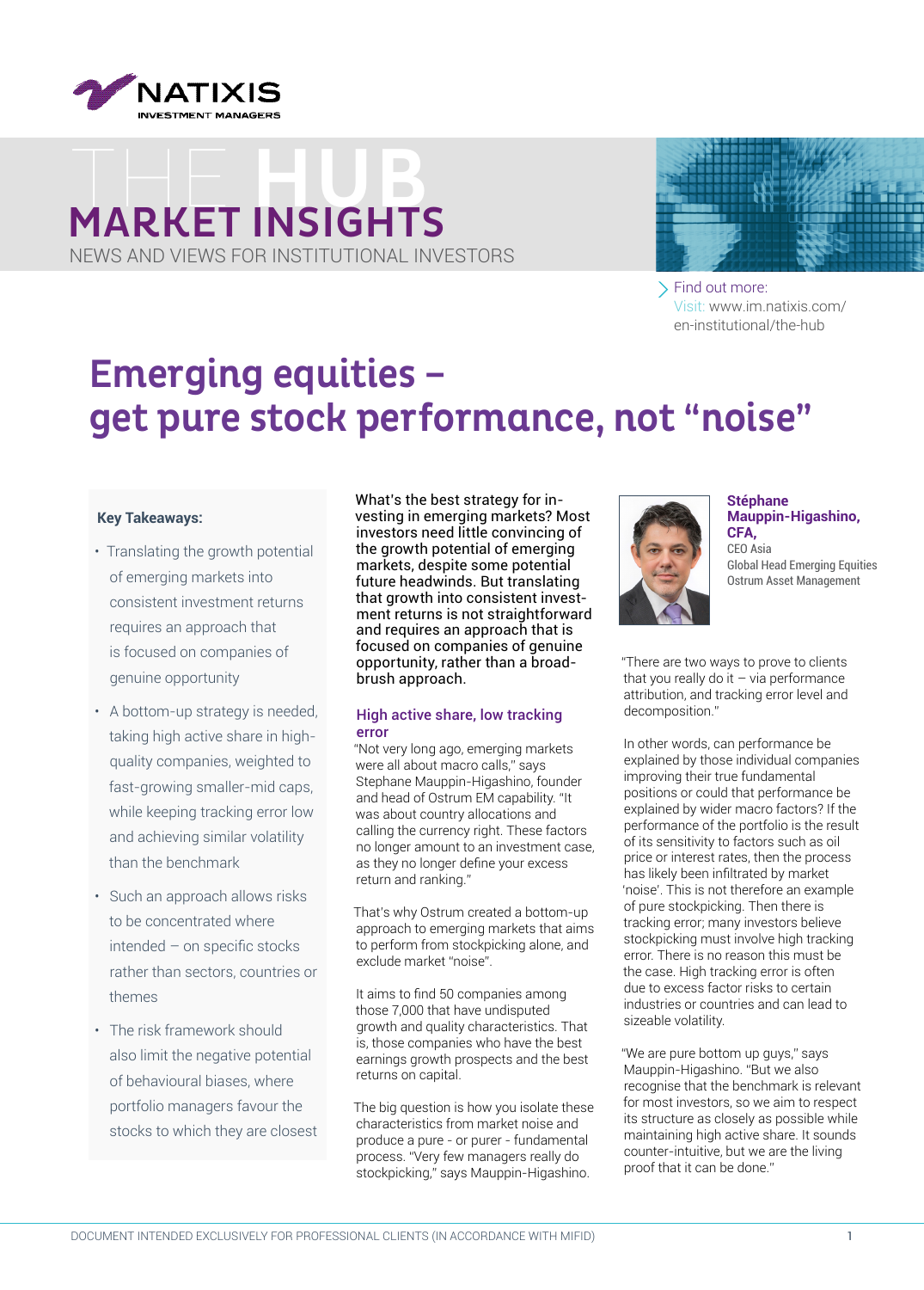## **MARKET INSIGHTS**

NEWS AND VIEWS FOR INSTITUTIONAL INVESTORS

#### Focusing on the right risks

How then can it be done? How is it possible to find 50 high-growth, highquality emerging market stocks, be smaller-mid caps-minded, keep tracking error low and have a similar volatility than the benchmark?

The development of market structure has been helpful to Ostrum's approach: the potential of an all-cap emerging market strategy has increased in recent years as equity issuance has grown, and more than 7,000 emerging market companies are now listed on world stock markets. Deeper markets mean a larger, higher-quality universe with many small and mid-companies offering greater diversification possibilities.

Ostrum takes a view on the whole of this universe using a combination of quantitative and human analytical skills, with a feedback loop that means the two techniques are constantly compared to check for opportunities and inconsistencies.

To explain, a technology-based screen is first used so that the entire emerging universe can be filtered. The screen is based on Ostrum's core beliefs, using 20 separate criteria to score the stocks for growth and quality and providing a strong long-list of portfolio candidates. Sometimes the screening will unearth lesser-known stocks. If the Ostrum team likes the profile – the history of the company, products, competition and so on – they will then seek to interview its senior management. In fact, Ostrum meets about 1,000 companies a year, or about 130 companies per investment team member.

The feedback loop involves a return to the database to check whether the portfolio exhibits excess growth and quality characteristics and is likely to achieve a target of returns that are about 4% above the benchmark.

The resulting portfolio has an unusually high active share of 80% (80% stockspecific risk), with a strong weighting to fast-growing smaller-mid caps companies. The risks are concentrated where they are intended  $-$  on specific stocks and not on sectors, countries or themes.

#### Avoiding biases, stopping losses

Like the investment research, risk management is based on a combination of technology and human judgement on stock purchases and sales. Selected stocks must have the potential for at least 35% upside.

The goal is really to minimize style, country and sector biases. The investment process studiously avoids making country calls, such as avoiding Thailand because it has political risk, or overweighting Chinese and Indian manufacturers as a theme. In any country and any sector, history shows there are always a number of companies with outstanding growth and quality profiles.

So the bottom-up process limits biases while maximising active share. This has led to reduced volatility compared with reference indices over the last three years.

The bottom-up process necessarily requires deep research which can lead some portfolio managers to become overly attached to particular stocks. Underperformance of these stocks can then be hard to come to terms with. That's why Ostrum employs an automatic stop-loss mechanism to take emotion out of the equation.

"Even good portfolio managers will be wrong 40% of the time, and we help them to put clients' interests above personal pride," says Mauppin-Higashino. "That's why we have a stop-loss system." Stop-losses are rarely used in long-only strategies, which claim to ride out turbulence in the name of solid research and conviction. But in a concentrated, high active-share strategy, this is a dangerous approach, Mauppin-Higashino believes.

#### Best of both worlds

Some emerging market strategies are managed solely from Europe or the US, others are managed locally. Ostrum prefers to split its emerging markets team between Asia and Europe.

It believes this offers the best of both worlds. First, this structure creates an internationally-minded team, with diverse skills. Being on the ground helps with researching smaller-mid caps, with the analysts and portfolio managers able to talk directly to companies in their own language, potentially uncovering better quality information.

Second, it leads, says Mauppin-Higashino, to a more disciplined approach. "When you are in several locations, you have to make sure your investment principles are explicit, that the handbook is fully shared, that the tools are the same," he says. "So you need to go into a level of detail that is beyond what may seem necessary if the team is all in the same office, and ensure strict adherence to the identity and approach." The benefit of which is shared characteristics and signature tilts across the range.

#### A good moment to invest?

A final, and important, consideration is whether now is a good time to allocate to emerging markets.

"Three years ago, I said emerging markets carried a lot of risk," says Mauppin-Higashino. "There was a debt overhang, the cycle was not great and return on capital was going through a soft patch."

In the last 18 months, the outlook has dramatically improved, with substantial earnings improvement emanating from north Asia and the technology sector, and spreading outwards.

However, risks have shifted from internal to external. Most important ones are related to the US with the rate cycle, the valuation of equities and potential protectionism.

Topline and margins are rising in emerging markets, as evidenced by recent quarterly releases. Even in Brazil, where there has been political and economic turmoil, fundamentals are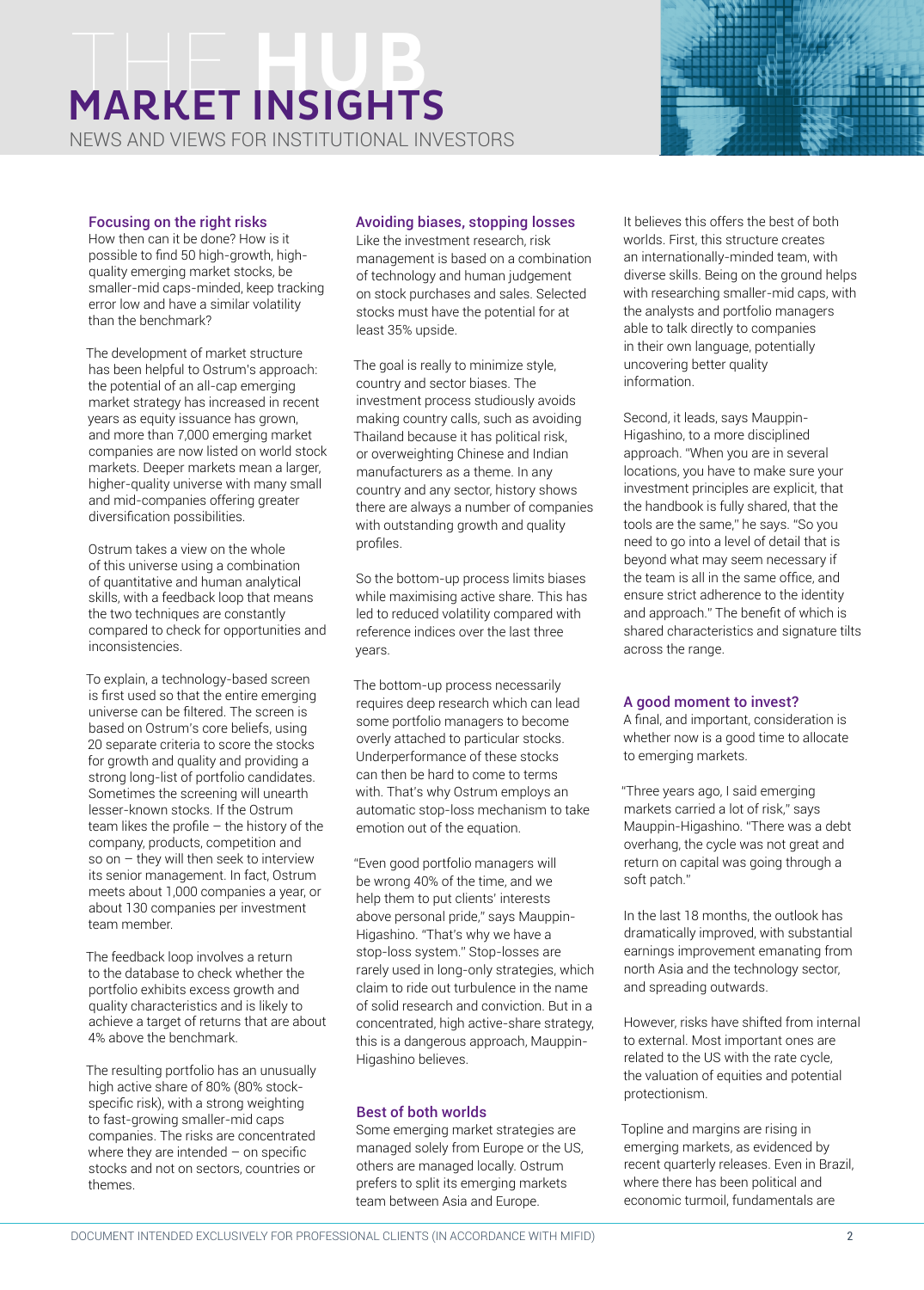# MARKET INSIGHTS

NEWS AND VIEWS FOR INSTITUTIONAL INVESTORS



improving and valuations will surely follow.

#### Conclusion

A pure stockpicking approach has the potential to pick the best performers

in strong markets, and should also produce excess returns if negative external factors do impact the market.

That's the advantage of an investment process which has a unique identity, as demonstrated by a very high active

share and, at the same time, unusually low volatility. It is simple and intuitive, and yet unique among long-only emerging equity funds.

Written on 13 June 2018